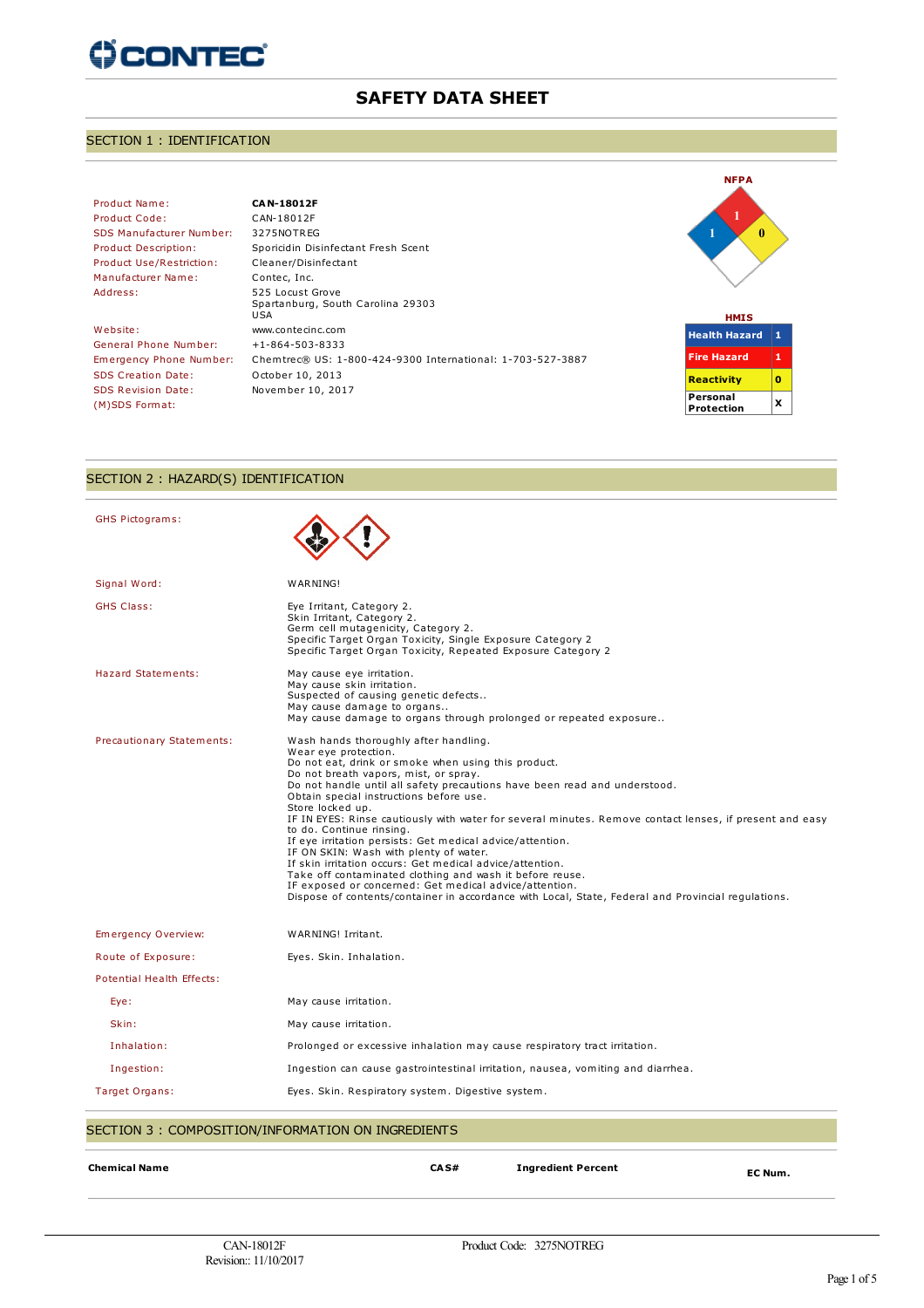| Water          | 7732-18-5      | >95 by weight  | 231-791-2 |
|----------------|----------------|----------------|-----------|
| Phenol         | $108 - 95 - 2$ | 1.56 by weight | 203-632-7 |
| Sodium Phenate | $139 - 02 - 6$ | 0.06 by weight | 205-347-3 |

| SECTION 4 : FIRST AID MEASURES |                                                                                                                                                                                             |
|--------------------------------|---------------------------------------------------------------------------------------------------------------------------------------------------------------------------------------------|
| Eye Contact:                   | Immediately flush eyes with plenty of water for at least 15 to 20 minutes. Ensure adequate flushing of<br>the eyes by separating the eyelids with fingers. Get immediate medical attention. |
| Skin Contact:                  | Immediately wash skin with plenty of soap and water for 15 to 20 minutes, while removing<br>contaminated clothing and shoes. Get medical attention if irritation develops or persists.      |
| Inhalation:                    | If inhaled, remove to fresh air. If not breathing, give artificial respiration or give oxygen by trained<br>personnel. Seek immediate medical attention.                                    |
| Ingestion:                     | If swallowed, do NOT induce vomiting. Call a physician or poison control center immediately. Never give<br>anything by mouth to an unconscious person.                                      |
| Other First Aid:               | First Responders should provide for their own safety prior to rendering assistance.                                                                                                         |

# SECTION 5 : FIRE FIGHTING MEASURES

| Flash Point:                     | Not determined.                                                                                                                                                                                                                         |
|----------------------------------|-----------------------------------------------------------------------------------------------------------------------------------------------------------------------------------------------------------------------------------------|
|                                  |                                                                                                                                                                                                                                         |
| Auto Ignition Temperature:       | Not determined.                                                                                                                                                                                                                         |
| Lower Flammable/Explosive Limit: | Not determined.                                                                                                                                                                                                                         |
| Upper Flammable/Explosive Limit: | Not determined.                                                                                                                                                                                                                         |
| Fire Fighting Instructions:      | Evacuate area of unprotected personnel. Use cold water spray to cool fire exposed containers to<br>minimize risk of rupture. Do not enter confined fire space without full protective gear. If possible,<br>contain fire run-off water. |
| Extinguishing Media:             | Use dry chemical or foam when fighting fires involving this material. Water mist may be used to cool<br>closed containers.                                                                                                              |
| Protective Equipment:            | In the event of a fire, wear Self-Contained Breathing Apparatus (SCBA), approved or in accordance to<br>NFPA, NIOSH, and/or European Standard EN 137 quidelines or equivalent and full protective gear.                                 |
| Unusual Fire Hazards:            | Material may spatter above 100 °C/212 °F.                                                                                                                                                                                               |
| <b>NFPA Ratings:</b>             |                                                                                                                                                                                                                                         |
| NFPA Health:                     |                                                                                                                                                                                                                                         |
| NFPA Flammability:               |                                                                                                                                                                                                                                         |
| <b>NFPA Reactivity:</b>          | 0                                                                                                                                                                                                                                       |

# SECTION 6 : ACCIDENTAL RELEASE MEASURES

| <b>Personal Precautions:</b> | Evacuate area and keep unnecessary and unprotected personnel from entering the spill area.                                                                                                                              |
|------------------------------|-------------------------------------------------------------------------------------------------------------------------------------------------------------------------------------------------------------------------|
| Environmental Precautions:   | Avoid runoff into storm sewers, ditches, and waterways. Comply with all government regulations on<br>reporting releases.                                                                                                |
| Methods for containment:     | Spills are very unlikely, because the wiper fabric has absorbed the liquid solvent solution. In the event<br>of a spill, contain with an inert absorbent.                                                               |
| Methods for cleanup:         | Absorb spill with inert material (e.g., dry sand or earth), then place in a chemical waste container.<br>Provide ventilation. Clean up spills immediately observing precautions in the protective equipment<br>section. |

| SECTION 7: HANDLING and STORAGE |                                                                                                                                                                                                                                                                                                                                                                   |  |
|---------------------------------|-------------------------------------------------------------------------------------------------------------------------------------------------------------------------------------------------------------------------------------------------------------------------------------------------------------------------------------------------------------------|--|
| Handling:                       | Use with adequate ventilation. Avoid breathing vapor, aerosol or mist.                                                                                                                                                                                                                                                                                            |  |
| Storage:                        | Store in a cool, dry, well ventilated area away from sources of heat and incompatible materials. Keep<br>container tightly closed when not in use.<br>Store away from direct heat or sunlight, sources of UV radiation, peroxides, or free radicals.<br>Do not store in temperatures above 49°C (120 °F) or below 9°C (48 °F). Keep away from direct<br>sunlight. |  |
| Work Practices:                 | Handle in accordance with good industrial hygiene and safety practices.                                                                                                                                                                                                                                                                                           |  |
| Hygiene Practices:              | Wash thoroughly after handling.                                                                                                                                                                                                                                                                                                                                   |  |

# SECTION 8: EXPOSURE CONTROLS, PERSONAL PROTECTION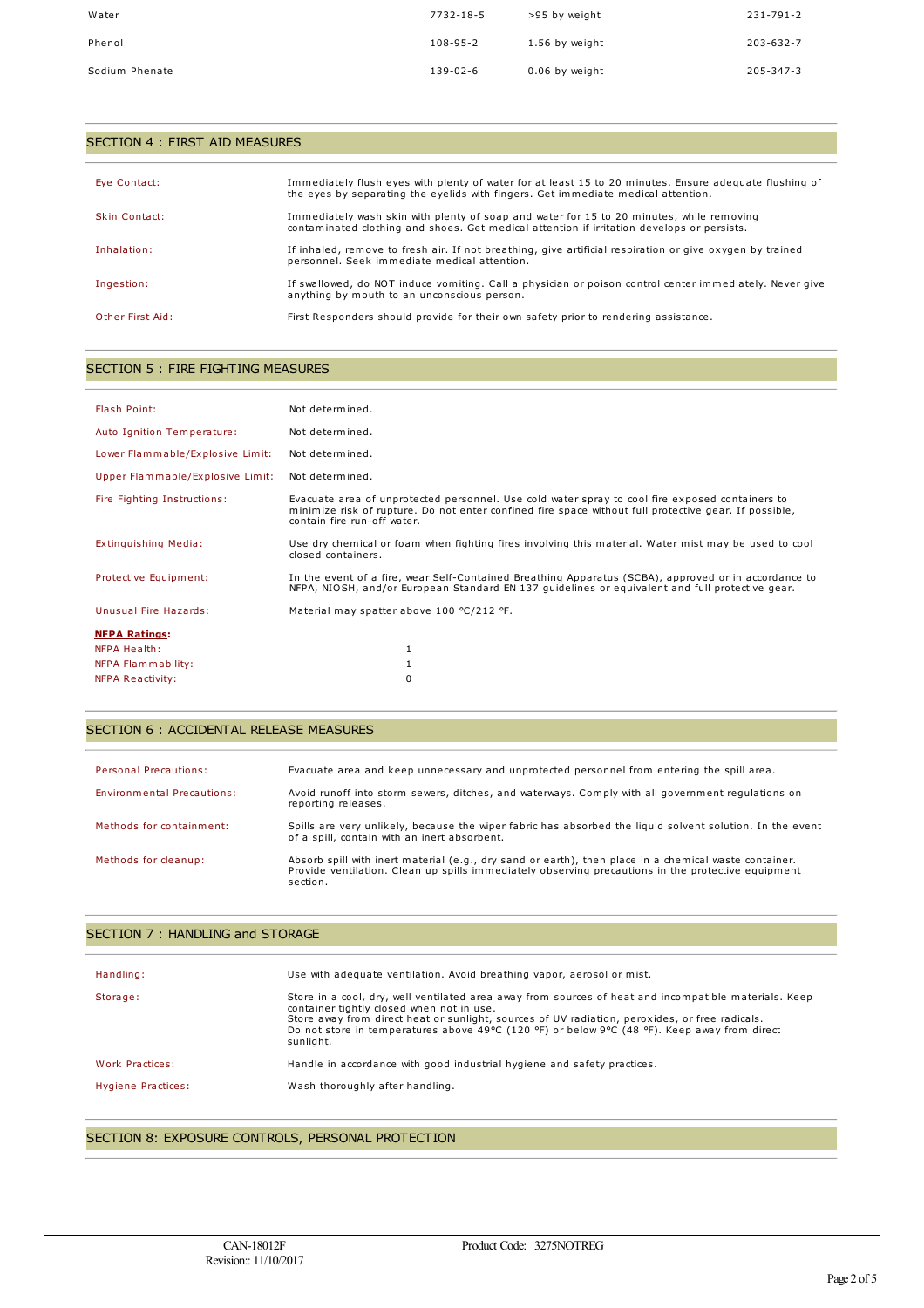| <b>Engineering Controls:</b>   | Use appropriate engineering control such as process enclosures, local exhaust ventilation, or other<br>engineering controls to control airborne levels below recommended exposure limits. Good general<br>ventilation should be sufficient to control airborne levels. Where such systems are not effective wear<br>suitable personal protective equipment, which performs satisfactorily and meets OSHA or other<br>recognized standards. Consult with local procedures for selection, training, inspection and maintenance<br>of the personal protective equipment. |
|--------------------------------|-----------------------------------------------------------------------------------------------------------------------------------------------------------------------------------------------------------------------------------------------------------------------------------------------------------------------------------------------------------------------------------------------------------------------------------------------------------------------------------------------------------------------------------------------------------------------|
| Eye/Face Protection:           | Safety glasses with side shields must be worn at all times. If splash hazard exists, wear chemical<br>splash goggles and/or face shield.                                                                                                                                                                                                                                                                                                                                                                                                                              |
| Skin Protection Description:   | Wear appropriate protective gloves and other protective apparel to prevent skin contact. Consult<br>manufacturer's data for permeability data.                                                                                                                                                                                                                                                                                                                                                                                                                        |
| Hand Protection Description:   | Nitrile rubber or natural rubber gloves are recommended.                                                                                                                                                                                                                                                                                                                                                                                                                                                                                                              |
| <b>Respiratory Protection:</b> | Use a NIOSH/MSHA or European Standard EN 149 approved respirator if exposure limits are exceeded<br>or if irritation or other symptoms are experienced.<br>Comply with the OSHA respirator regulations found in 29 CFR 1910.134 or European Standard EN 149<br>Use a positive pressure air supplied respirator if there is any potential for an uncontrolled release,<br>exposure levels are not known, or any other circumstances where air purifying respirators may not<br>provide adequate protection.                                                            |
| Other Protective:              | Facilities storing or utilizing this material should be equipped with an eyewash and a deluge shower<br>safety station.                                                                                                                                                                                                                                                                                                                                                                                                                                               |
| PPE Pictograms:                |                                                                                                                                                                                                                                                                                                                                                                                                                                                                                                                                                                       |
| <b>EXPOSURE GUIDELINES</b>     |                                                                                                                                                                                                                                                                                                                                                                                                                                                                                                                                                                       |

| <b>Phenol:</b>   |                              |
|------------------|------------------------------|
| Guideline ACGIH: | TLV-TWA: 5 ppm<br>Skin: Yes. |
| Guideline OSHA:  | PEL-TWA: 5 ppm<br>Skin: Yes. |

### SECTION 9 : PHYSICAL and CHEMICAL PROPERTIES

| Physical State Appearance: | Liquid presaturated wipes. |
|----------------------------|----------------------------|
| Odor:                      | Slight.                    |
| <b>Boiling Point:</b>      | Not determined.            |
| <b>Melting Point:</b>      | Not determined.            |
| <b>Specific Gravity:</b>   | $1.007$ @ 20C              |
| Solubility:                | Miscible in water.         |
| <b>Vapor Density:</b>      | Not determined.            |
| Vapor Pressure:            | Not determined.            |
| Percent Volatile:          | Data not available.        |
| Evaporation Rate:          | Not determined.            |
| pH:                        | Not determined.            |
| Flash Point:               | Not determined.            |
| Auto Ignition Temperature: | Not determined.            |

### SECTION 10 : STABILITY and REACTIVITY

| <b>Chemical Stability:</b>      | Stable under recommended handling and storage conditions.                                                                              |
|---------------------------------|----------------------------------------------------------------------------------------------------------------------------------------|
| Hazardous Polymerization:       | Hazardous polymerization does not occur.                                                                                               |
| Conditions to Avoid:            | Heat, flames, ignition sources, and sparks. Incompatible materials. Freezing or temperatures below<br>$0^{\circ}$ C (32 $^{\circ}$ F). |
| Incompatible Materials:         | Water reactive materials.                                                                                                              |
| Special Decomposition Products: | Thermal decomposition can lead to release irritant fumes and toxic gases.                                                              |

# SECTION 11 : TOXICOLOGICAL INFORMATION

| Phenol: |                                                                                                                                                                                                                                                                                                                                                                                                                                                                                         |
|---------|-----------------------------------------------------------------------------------------------------------------------------------------------------------------------------------------------------------------------------------------------------------------------------------------------------------------------------------------------------------------------------------------------------------------------------------------------------------------------------------------|
| Eye:    | Eye - Rabbit Standard Draize test.: 5 mg<br>Eye - Rabbit Rinsed with water.: 5 mg/30S (RTECS)                                                                                                                                                                                                                                                                                                                                                                                           |
| Skin:   | Administration onto the skin - Rabbit Open irritation test: 535 mg<br>Administration onto the skin - Rabbit Standard Draize test.: 100 mg<br>Administration onto the skin - Rat LD50: 669 mg/kg [Behavioral - Tremor Kidney/Ureter/Bladder -<br>Hematuria Skin and Appendages - Cutaneous sensitization, experimental (After topical exposure)]<br>Administration onto the skin - Rat LD50: 1500 mg/kg [Details of toxic effects not reported other than<br>lethal dose value 1 (RTECS) |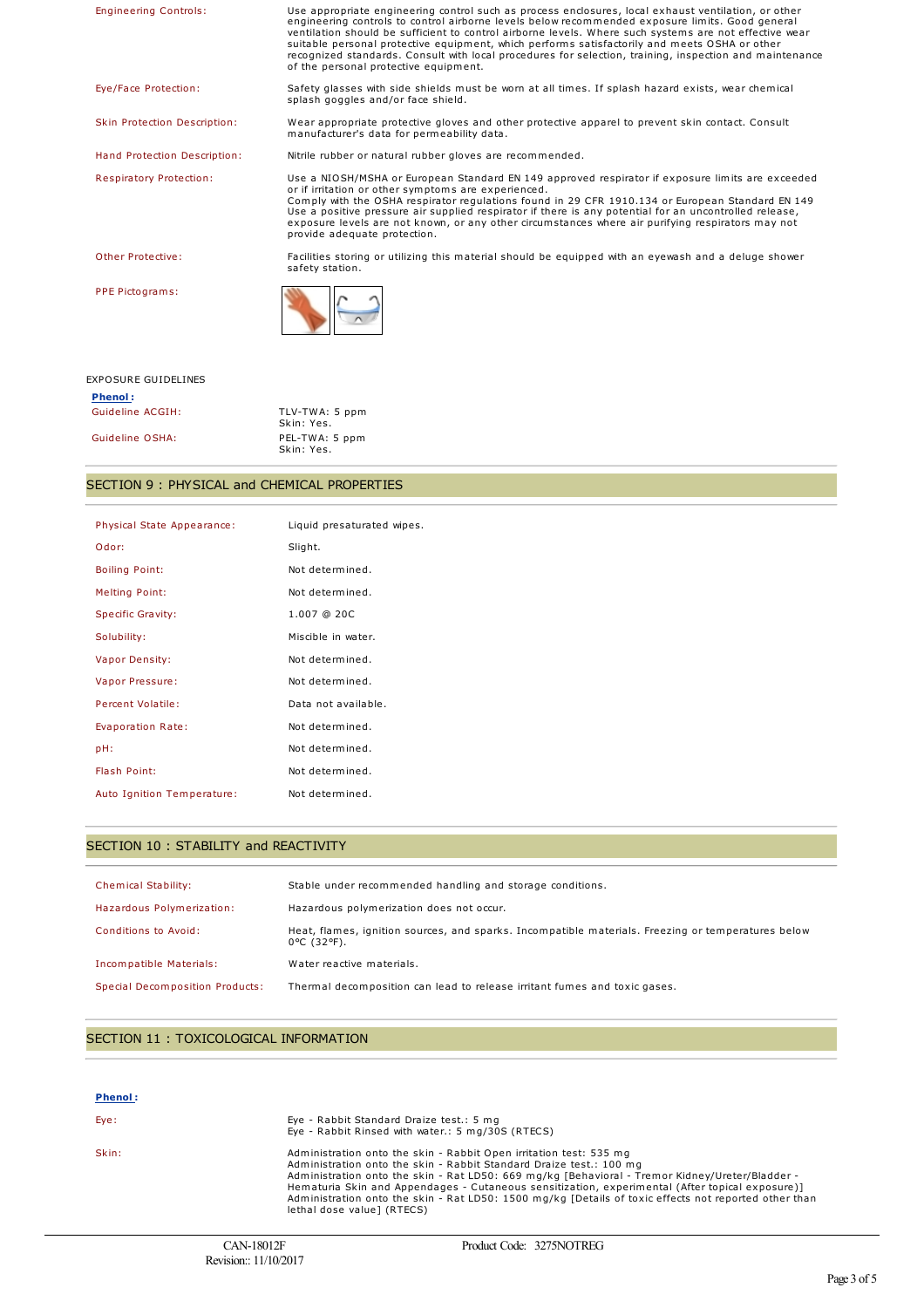| Inhalation: | Inhalation - Mouse LC50: 177 mg/m3 [Details of toxic effects not reported other than lethal dose<br>valuel<br>Inhalation - Rat LC50: 316 mg/m3 [Details of toxic effects not reported other than lethal dose value]<br>Inhalation - Mouse LC50: 177 mg/m3/4H [Details of toxic effects not reported other than lethal dose<br>valuel<br>Inhalation - Rat LC50: 316 mg/m3/4H [Details of toxic effects not reported other than lethal dose<br>value 1 (RTECS) |
|-------------|--------------------------------------------------------------------------------------------------------------------------------------------------------------------------------------------------------------------------------------------------------------------------------------------------------------------------------------------------------------------------------------------------------------------------------------------------------------|
| Ingestion:  | Oral - Rat LD50: 317 mg/kg [Behavioral - Convulsions or effect on seizure threshold]<br>Oral - Mouse LD50: 270 mg/kg [Details of toxic effects not reported other than lethal dose value]<br>Oral - Rat LD50: 512 mg/kg [Details of toxic effects not reported other than lethal dose value]<br>(RTECS)                                                                                                                                                      |

#### SECTION 12 : ECOLOGICAL INFORMATION

| Ecotoxicity:               | No environmental information found for this product. |
|----------------------------|------------------------------------------------------|
| <b>Environmental Fate:</b> | No environmental information found for this product. |

#### SECTION 13 : DISPOSAL CONSIDERATIONS

Waste Disposal: Consult with the US EPA Guidelines listed in 40 CFR Part 261.3 or the EU Directive 2008/98/EC on waste for the classifications of hazardous waste prior to disposal. Furthermore, consult with your state, local,<br>or provincial waste requirements or guidelines, if applicable, to ensure compliance. Arrange disposal in<br>accordance

#### SECTION 14 : TRANSPORT INFORMATION

| DOT Shipping Name:         | Not regulated as hazardous material for transportation. |
|----------------------------|---------------------------------------------------------|
| <b>DOT Hazard Class:</b>   | Not applicable.                                         |
| DOT Packing Group:         | Not applicable.                                         |
|                            |                                                         |
| <b>IATA Shipping Name:</b> | Not regulated as hazardous material for transportation. |
| <b>IATA Hazard Class:</b>  | Not applicable.                                         |
| <b>IATA Packing Group:</b> | Not applicable.                                         |
|                            |                                                         |
| <b>IMDG UN Number:</b>     | Not applicable.                                         |
| IMDG Shipping Name:        | Not regulated as hazardous material for transportation. |
| <b>IMDG Hazard Class:</b>  | Not applicable.                                         |
| <b>IMDG Packing Group:</b> | Not applicable.                                         |
| Marine Pollutant:          | No.                                                     |
|                            |                                                         |

#### SECTION 15 : REGULATORY INFORMATION

| US Federal:                   | This chemical is a pesticide product registered by the Environmental Protection Agency and is subject to<br>certain labeling requirements under federal pesticide law. These requirements differ from the<br>classification criteria and hazard information required for safety data sheets, and for workplace labels<br>of non-pesticide chemicals. Following is the hazard information as required on the pesticide label:<br>Hazard to Humans and domestic animals<br>Caution: Causes moderate eye irritation.<br>Avoid contact with eyes or clothing.<br>Wash thoroughly with soap and water after handling. |
|-------------------------------|------------------------------------------------------------------------------------------------------------------------------------------------------------------------------------------------------------------------------------------------------------------------------------------------------------------------------------------------------------------------------------------------------------------------------------------------------------------------------------------------------------------------------------------------------------------------------------------------------------------|
| SARA:                         | This product does not contain any chemicals which are subject to the reporting requirements of the<br>Superfund Amendments and Reauthorization Act of 1986 (SARA) Title III (40CFR, Part 372).                                                                                                                                                                                                                                                                                                                                                                                                                   |
| Canada WHMIS:                 | Xi - Irritant.                                                                                                                                                                                                                                                                                                                                                                                                                                                                                                                                                                                                   |
| Water:                        |                                                                                                                                                                                                                                                                                                                                                                                                                                                                                                                                                                                                                  |
| EC Number:                    | $231 - 791 - 2$                                                                                                                                                                                                                                                                                                                                                                                                                                                                                                                                                                                                  |
| <b>Phenol:</b>                |                                                                                                                                                                                                                                                                                                                                                                                                                                                                                                                                                                                                                  |
| <b>TSCA Inventory Status:</b> | Listed                                                                                                                                                                                                                                                                                                                                                                                                                                                                                                                                                                                                           |
| Section 302 EHS:              | EPCRA (SARA Title III) Section 302 (40 CFR Part 355) Extremely Hazardous Substances (EHS)<br>Threshold Planning Quantity (TPQ) in pounds.: 500/10,000 Lbs.                                                                                                                                                                                                                                                                                                                                                                                                                                                       |
| Section 313:                  | EPCRA - 40 CFR Part 372 - (SARA Title III) Section 313 Listed Chemical.                                                                                                                                                                                                                                                                                                                                                                                                                                                                                                                                          |
| New Jersey:                   | Listed: NJ Hazardous List; Substance Number: 1487                                                                                                                                                                                                                                                                                                                                                                                                                                                                                                                                                                |
| Massachusetts:                | Listed: Massachusetts Oil and Hazardous List                                                                                                                                                                                                                                                                                                                                                                                                                                                                                                                                                                     |
| Pennsylvania:                 | Listed                                                                                                                                                                                                                                                                                                                                                                                                                                                                                                                                                                                                           |
| Canada DSL:                   | Listed                                                                                                                                                                                                                                                                                                                                                                                                                                                                                                                                                                                                           |
| Canada IDL:                   | Identified under the Canadian Hazardous Products Act Ingredient Disclosure List: 0.1%.1261(1374)                                                                                                                                                                                                                                                                                                                                                                                                                                                                                                                 |
| EC Number:                    | $203 - 632 - 7$                                                                                                                                                                                                                                                                                                                                                                                                                                                                                                                                                                                                  |